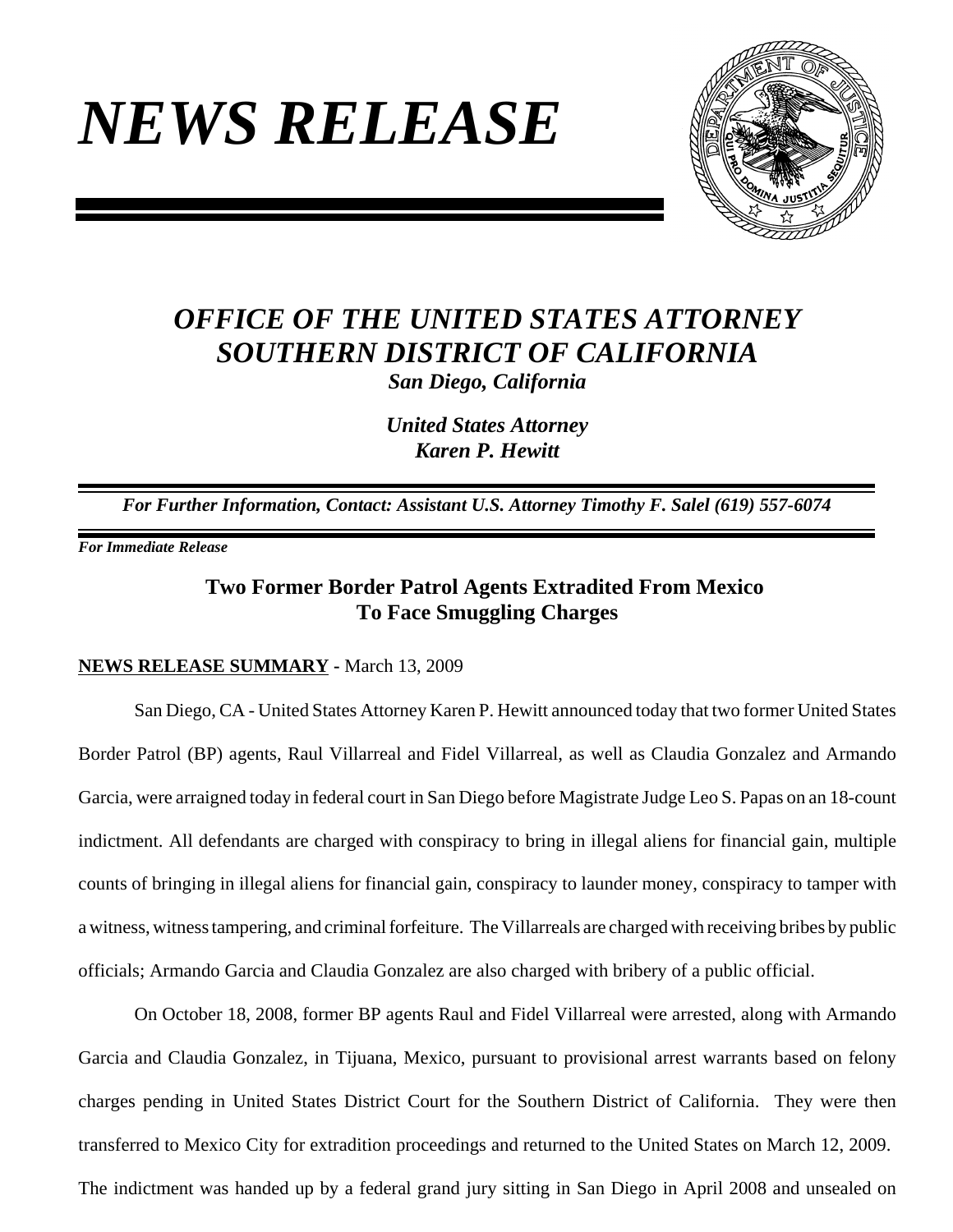October 20, 2008.

According to the indictment, the defendants ran an alien smuggling organization to bring illegal aliens into the United States from Mexico for money. Claudia Gonzalez and Armando Garcia allegedly bribed BP agents Raul Villarreal and Fidel Villarreal not to perform their duties of enforcing the immigration laws of the United States. The indictment alleges that on multiple occasions in 2005 and 2006, Armando Garcia led groups of aliens into the United States by walking them across the border at locations other than the ports of entry. Raul Villarreal and Fidel Villarreal then picked up the aliens using their official Border Patrol vehicles and released the aliens in furtherance of their illegal entry into the United States. The Villarreals are also charged with conspiring with Claudia Gonzalez and Armando Garcia to launder money and tamper with witnesses.

United States Attorney Hewitt said, "Fighting public corruption at all levels is one of our most important priorities. Individuals who violate the law and the public's trust will find no safe haven by fleeing to another country. We appreciate very much the assistance of the Government of Mexico to extradite these individuals charged with violating the laws of the United States."

"This arrest is a reminder for criminals to think twice before fleeing the United States to evade prosecution and punishment for crimes they have committed here," said Miguel Unzueta, Special Agent in Charge for the ICE Office of Investigations in San Diego. "ICE works closely with law enforcement agencies in Mexico and around the world to ensure our borders will not be barriers to bringing serious criminals to justice."

Richard L. Skinner, Inspector General of the U.S. Department of Homeland Security (DHS), Office of Inspector General (OIG) said, "The men and women of the Border Patrol continue to enjoy an outstanding and professional reputation as our country's first line of defense of our international borders. Their work increases our country's border security and national security. The OIG will continue its commitment to work with our law